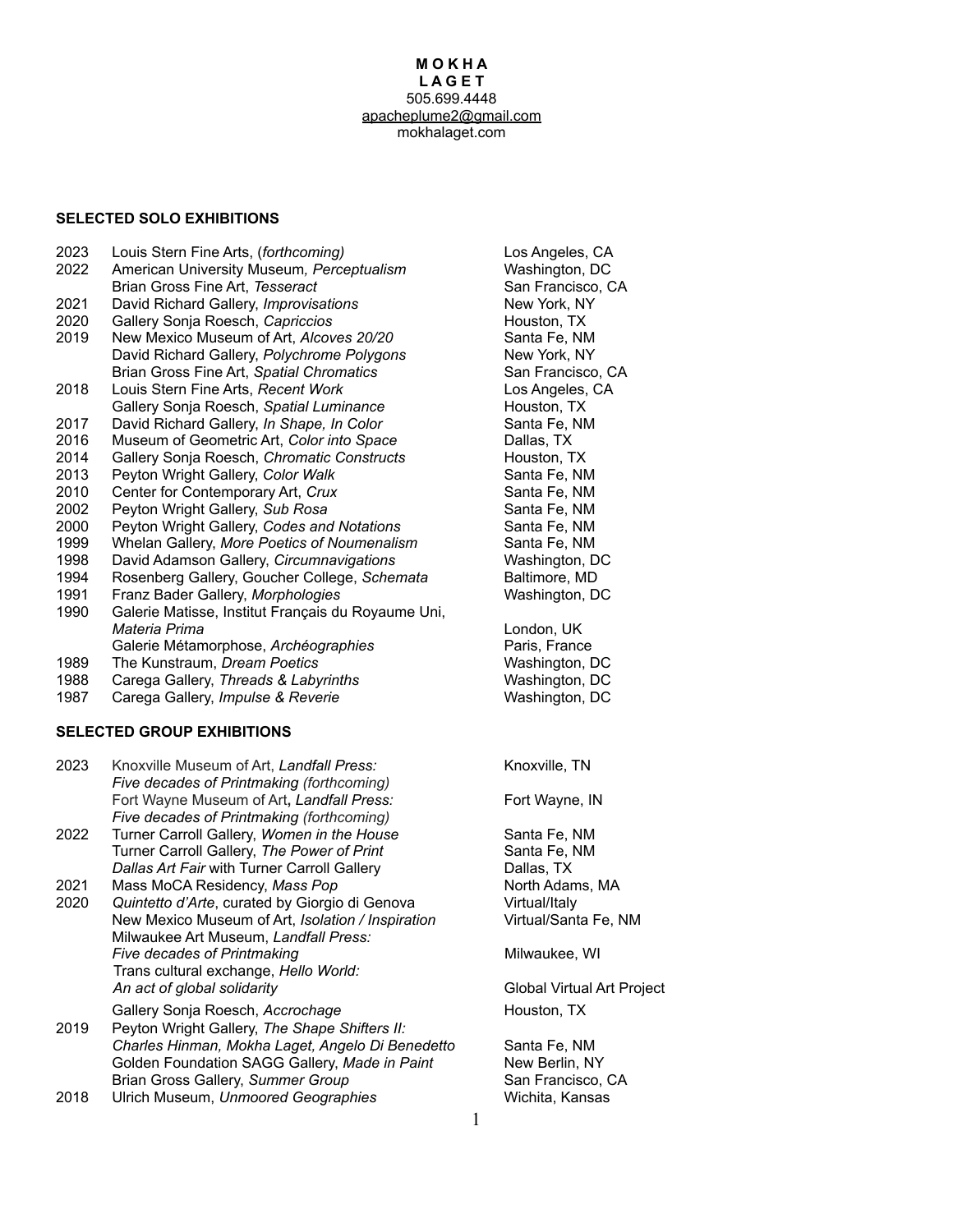Salon des Réalités Nouvelles **Australie**s Paris, France GWU Luther Brady Gallery at the Corcoran Gallery *Full Circle: Hue and Saturation* Washington DC 2017 Espace Meyer Zafra, Fall Group **Paris France** Paris France Salon des Réalités Nouvelles **Paris, France** Art Academy of Lecce, *Matter in Time* Lecce,Italy Peyton Wright Gallery, *The Shape Shifters* Santa Fe, NM Museum of Geometric & Madi Art, *Origins in Geometry* Dallas, TX University of Texas, *The Shape and the Colour* Amarillo, TX 2016 Galveston Arts Center, *The Shape of Things to Come* Galveston,TX Chicago Art Fair exhibited by Landfall Press Chicago, IL 2015 Peyton Wright Gallery, *Symphony of Color* Santa Fe, NM TCAF exhibited by Gallery Sonja Roesch Houston, TX Petit Palais, Salon des Arts Contemporains Paris, France 2014 IFPDA exhibited by Landfall Press New York City, NY TCAF exhibited by Gallery Sonja Roesch Houston, TX Santa Fe Art Fair exhibited by Landfall Press Santa Fe, NM American University Museum, Washington Art Matters 1940-1980 Washington, DC Select Fair NYC exhibited by UNIT New York City, NY 2013 Santa Fe Arts Commission, *The Enduring Modernist Aesthetics in NM* Santa Fe, NM Petit Palais, Salon d'Automne: L'Alternative Paris, France 2011 Biennale of Art and Literature II Cairo, Egypt Centro UNESCO de Sarria, Salon de Sarria VI Galicia, Spain Art Sun Shiwory Gallery, *Tohoku Relief* Kurashiki, Japan Salon Espace Champerret, *Libre comme l'Art* Paris, France 2007 Florence Biennale of Contemporary Art Florence, Italy 2006 Centre d'Art Contemporain, *Artistes du Salon* Chamalières, France Espace Montreuil, Salon d'Automne Paris, France 2002 Corcoran Gallery of Art, *BFA 25* Washington DC Grand Palais, Salon d'Automne **Paris**, France 1999 David Adamson Gallery, *Objects of Desire* Washington DC 1997 Center for Creative Leadership, *In Print* Greensboro, NC 1995 Troyer Fitzpatrick Lassman Gallery, *Selection* Washington DC 1992 Corcoran Gallery of Art, Hemicycle*, Inaugural Exhibit* Washington DC American University Museum, *Revered Earth* Washington DC 1991 Gallery K, *Gallery Artists* London, UK 1990 Provincetown Art Museum, *Solstice* Provincetown, MA 1989 Musée du Luxembourg, *Three Americas* Paris, France BC Space, *Art of the Matter* **Laguna Beach, CA** Window Box Gallery, *Torn Visions* New York City, NY Billman Gallery, *Chromatic Inversions* Los Angeles, CA 1986 West Gallery, *Handmade Books* **Communist Contract Contract Property** Denton, TX Tallahassee Institute for Contemporary Art, *Four Arts* Tallahassee, FL The Arts Center, *Fiber X* Iowa City, IA Del Bello Gallery Toronto, Canada 1984 NY-DC Collaboration with Gene Davis, *The Ritz* Washington, DC The 16<sup>th</sup> Note, *InterDada* San Francisco, CA 1981 Jack Rasmussen Gallery, *Post Lateralism* Washington, DC

## **GRANTS & AWARDS**

2021 Artist-in-Residence, Mass MoCA, North Adams, MA Artist-in-Residence, Friends of the Sky, Santa Fe, NM

- 2020 Artist-in-Residence, Millay Arts, Austerlitz, NY
- 2019 Artist Grant, Pollock-Krasner Foundation
- Artist-in-Residence, Green Olive Arts, Tétouan, Morocco
- 2018 Artist-in-Residence, Sam & Adele Golden Foundation for the Arts, New Berlin, NY
- 2013 Tupelo Press Poetry Residency, Truchas, NM
- 2002 Sociétaire, Salon d'Automne, Paris, France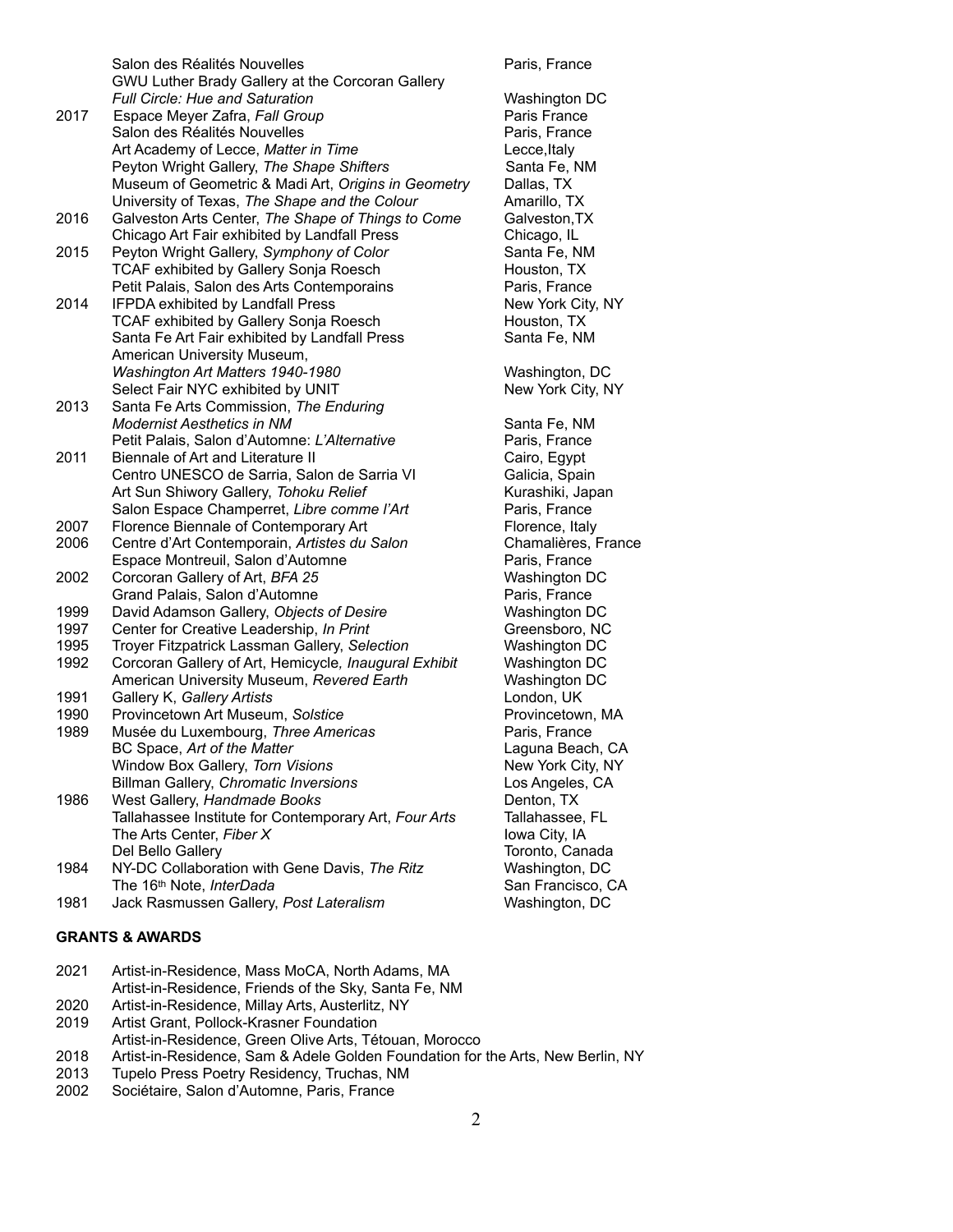- 1992 Lorraine Bernstein Award for Painting, Corcoran School of Art, DC
- 1991 Artist-in-Residence, Institut Français du Royaume Uni, London, UK

### **EDUCATION**

- 2004 Museum Studies, Cal State, Eastbay, CA
- 1992 CCI Graduate degree in Simultaneous Interpreting and Translation (E-F-S), Georgetown University School of Foreign Service, Washington, DC
- 1982 BFA in painting, Corcoran School of Art, Washington, DC DEUG in Anglo-American Literature and Civilization, University of Caen, France

### **COMMISSIONS & EDITIONS**

- 2022 *Black Banjo,* Black Rock Editions *(forthcoming)*
- 2018 *Northern Light*, part 2 of atrium painting, Department of State, Art in Embassies, Nouakchott, Mauritania
- 2017 *Southern Wing,* wall-sized mural, Johnson Law Group, Dallas, TX *Springboard West,* wall-sized painting, The Medical Center, Dallas, TX *Off the Grid*, portfolio of 7 lithographs, ed. 30, Landfall Press, Santa Fe, NM
- 2016 *Northern Light*, part 1 of atrium painting, Department of State, Art in Embassies, Nouakchott, Mauritania
- 2015 *Pliage*, hand-pulled lithograph, ed. 20, Landfall Press, Santa Fe, NM
- 2014 *Homage to the Wedge*, lithograph, ed. 20, Landfall Press, Santa Fe, NM
- *Blackjack*, hand-pulled lithograph, ed. 40, Landfall Press, Santa Fe, NM
- 2007 *Color Field Remix on 8th St*, large street mural, DCAH Public Art Commission, Washington, DC

# **OTHER PROFESSIONAL ACTIVITIES**

- 2021 Juror, Biennial 2021: Origins in Geometry, Museum of Geometric & Madi Art, Dallas TX
- 2019 Curator, Fresh Look: Women from the Collection, Museum of Geometric & Madi Art, Juror, Performing Arts Grants, The City of Santa Fe Arts Commission, Santa Fe, NM Public Talk, New Mexico Museum of Art, Santa Fe, New Mexico
- 2018 Writer, Anne Truitt at the NGA (DC), The New Art Examiner,
- 2017 Curator, Poetic Densities, (catalogue), Museum of Geometric & Madi Art, Program Coordinator, Council on International Relations, Santa Fe, NM Public talk with Kathryn Davis, Art Beat, Santa Fe, NM
- 2015 Juror, International Thematic Residency, Santa Fe Art Institute, Santa Fe, NM
- 2013 Tupelo Press Poetry Residency, Truchas, NM
- 2012 Interviewer, Talking art criticism with Derek Guthrie, THE Magazine/Sept. Santa Fe, NM
- 2009 Writer, Catalog essay, Derek Guthrie at Finlandia University, MI
- 2008 Performer, WaterWeavingWomen, w/ D. Mazeaud & E. Wiseman, Santa Fe, NM
- 2004-2012 Art Restoration Specialist, Majuka Studios, La Cienega, NM
- 2004-2006 Assistant Curator, New Mexico Museum of Art, Santa Fe, NM
- 2003-2004 Archival Intern, New Mexico Museum of Art, Santa Fe, NM
- 1999 Translator (into English) Le Livre de Saphir by G. Sinoué (Amarna Books)
- 1993 Translator (into French) Buddhism, Wisdom and Faith (Sutra Committee, Canada)
- 1992 Project Coordinator, Contemporary Art Exchange US/Africa
- 1991 Performer, Resonant Environment, R. Butler, McLean Project for the Arts, VA
- 1990 Curator, Metaphoric Structures, Strathmore Hall Arts Center, MD Instructor, Fine Arts, Maryland College of Art & Design, MD Curator, Detritus & the Poetics of Noumenalism, Gallery 10, WDC
- 1989 Co-Chair, The Artists Congress, National Museum of Women in the Arts, WDC Co-Curator with J.W. Mahoney, Elegies, Tartt Gallery, Washington, DC Co-Chair, Coalition of Washington Artists, Washington, DC
- 1988 Exhibition Specialist, National Museum of American Art & The National Learning Center Curator, Permanent Collection Community Center for Creative Non-Violence, WDC
- 1986-1988 Public Relations Director, Gallery 10, Washington, DC
- 1985-1986 Archival Specialist, Gene Davis and other Artists Estates, Washington, DC
- 1984-1991 Theatre: Set Designer, Performer, Stage Director, Washington, DC
- 1981-1984 Studio Assistant to Gene Davis, Washington Color School Painter, Washington, DC

### **SELECT BIBLIOGRAPHY**